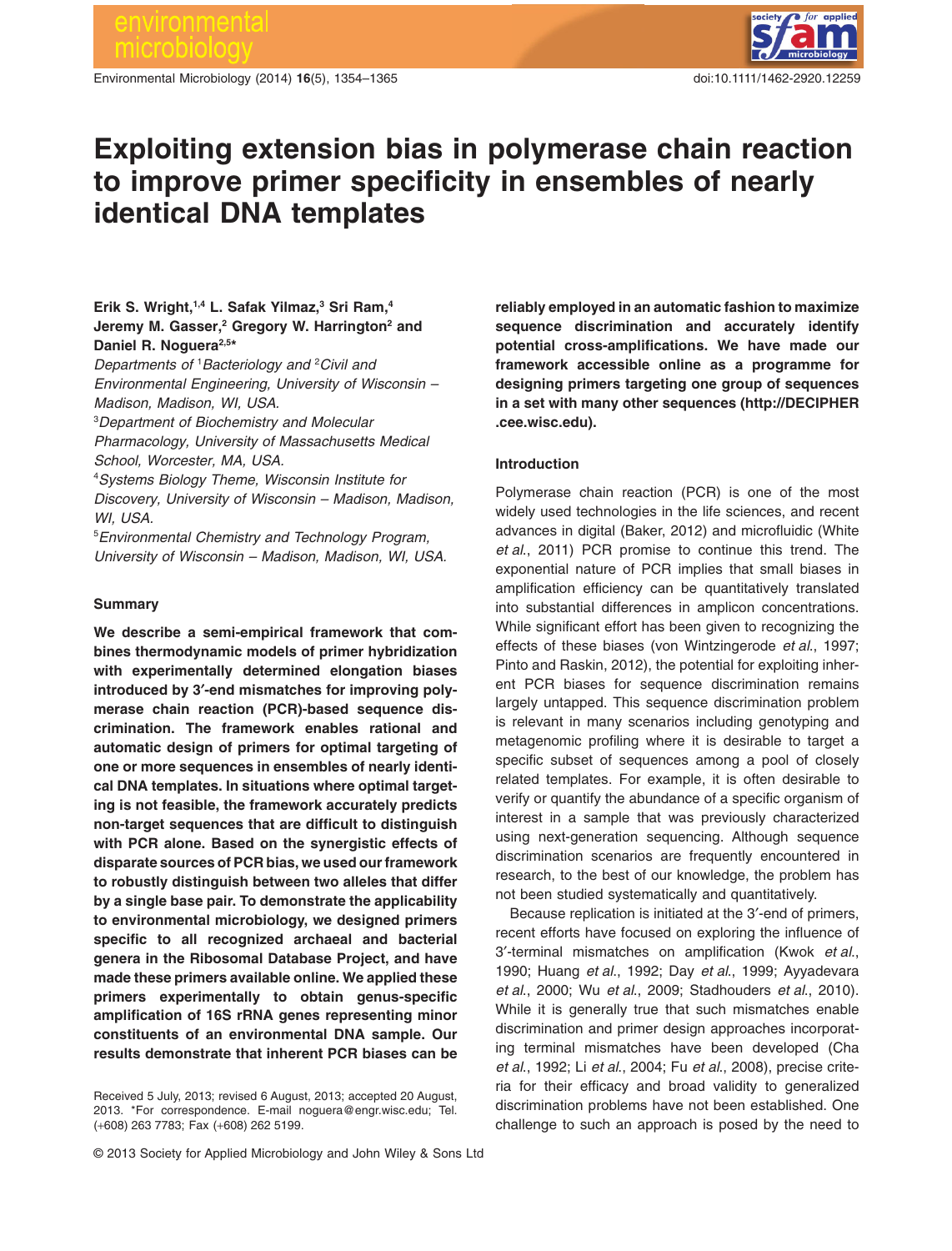consider diverse sources of bias in PCR including both hybridization efficiency and polymerase elongation efficiency. While hybridization efficiency is reasonably well described by equilibrium thermodynamic models, the elongation efficiency is a kinetic process that is more difficult to incorporate into primer design.

Another challenge to reliably employing 3′-end mismatches for increased specificity in PCR is unifying conflicting reports on the contribution of various 3′-end mismatches to amplification efficiency. For example, different studies (Huang *et al*., 1992; Christopherson *et al*., 1997; Day *et al*., 1999; Ayyadevara *et al*., 2000) provided widely disparate estimations of the effect of an A/C (primer/template) terminal mismatch, varying from comparable to the perfect A/T match (Day *et al*., 1999) to nearly complete inhibition of amplification (Ayyadevara *et al*., 2000). Likewise, different investigators have found diametrically opposite results with terminal C/A mismatches ranging from little or no amplification to minor cycle delays (Ayyadevara *et al*., 2000; Wu *et al*., 2009; Stadhouders *et al*., 2010). These contradictory results underscore the challenges with adopting a systematic approach to the sequence discrimination problem.

In this study, we develop a semi-empirical framework for sequence discrimination that combines experimentally determined elongation efficiency of primers with mismatches at or near their 3′-terminus with thermodynamic model predictions of primer/template hybridization efficiency. Careful decomposition of the bias into these two sources enabled us to design primers with improved specificity towards desired targets while resolving some of the contradictions in the literature mentioned above. To illustrate the utility of our framework, we design primers for sequence discrimination between two alleles differing at a single nucleotide (one target sequence, one base pair sequence difference) as well as selective amplification of 16S rRNA genes from minor constituents in an environmental sample (multiple target sequences, complex sequence differences). Our findings demonstrate that PCR bias can be systematically used for designing primers to maximize specificity and sensitivity to a target group of DNA sequences.

#### **Results**

# *Effect of 3′-terminal mismatch is dependent on neighbouring nucleotide*

To systematically approach the sequence discrimination problem, we developed a quantitative framework for predicting amplification efficiency given a pair of primers and a DNA template. Here amplification efficiency is defined as the fraction of original DNA templates, which may have mismatches to the primer, that are replicated by the DNA polymerase in each cycle of PCR. We posited that the

#### *Primer design exploiting extension bias in PCR* 1355

amplification efficiency depended on two main factors: the efficiency with which the primers hybridized to the template and the efficiency with which bound primers were elongated. The former was computed using standard thermodynamic models (Mathews *et al*., 1999), and the latter was modelled on quantitative PCR (qPCR) measurements of amplification using 171 primers mismatched to their respective DNA template. For each primer/template pair, we measured the fraction of the original mismatched templates that were elongated in each PCR cycle when annealing was performed at temperatures low enough that even mismatched primers would be fully hybridized, and used this as our metric for elongation efficiency (see Supplementary Methods).

We first looked at the set of 78 primer/template pairs with mismatches at the primer's 3′-terminal nucleotide that covered all 12 possible mismatch types (Table S1). Cycle delays caused by 3′-terminal mismatches ranged from an average of a single cycle up to nine cycles depending on the mismatch type (Fig. 1). The ranked order of elongation efficiencies generally agreed with prior observations. For instance, mismatches that have been reported as causing a severe impact on strand elongation in most studies (A/G, G/A, C/C and A/A) were also among the most disruptive mismatches in our experiments, while mismatches that have been generally reported to have weaker negative effects on PCR amplification (G/T, C/T, C/A, T/C, A/C and T/G) had the highest elongation efficiencies in our study. Interestingly, the four mismatch types (A/C, G/T, C/A, T/G) that upon amplification would result in a nucleotide transition (i.e. a mutation from a purine to a purine or from a pyrimidine to a pyrimidine) in the amplified product were among the six mismatch types with the highest elongation efficiency. This observation is consistent with base transitions being observed more frequently than base transversions in mutation events (Tindall and Kunkel, 1988). Symmetric mismatches (e.g. T/G versus G/T) showed a high degree of similarity (Fig. 1), with less than two cycles of separation on average, in corroboration with previous studies (Stadhouders *et al*., 2010).

Further investigation into the variability of elongation efficiencies revealed the effect of the nucleotides adjacent to the terminal mismatch (Fig. 2). Thymine or guanine bases in the penultimate (2nd) primer position greatly impeded elongation of almost all terminal mismatch types, and were therefore the most obstructive bases to have neighbouring a terminal mismatch (*P* < 0.001). Moreover, for each type of neighbouring nucleotide, the efficiency of elongation depended on the mismatch type. For example, the elongation efficiency of a primer containing a C/T terminal mismatch ranged from nearly zero for a T or G nearest neighbour, to moderate efficiency (> 20%) for a C or A nearest neighbour. The antepenultimate (3rd) base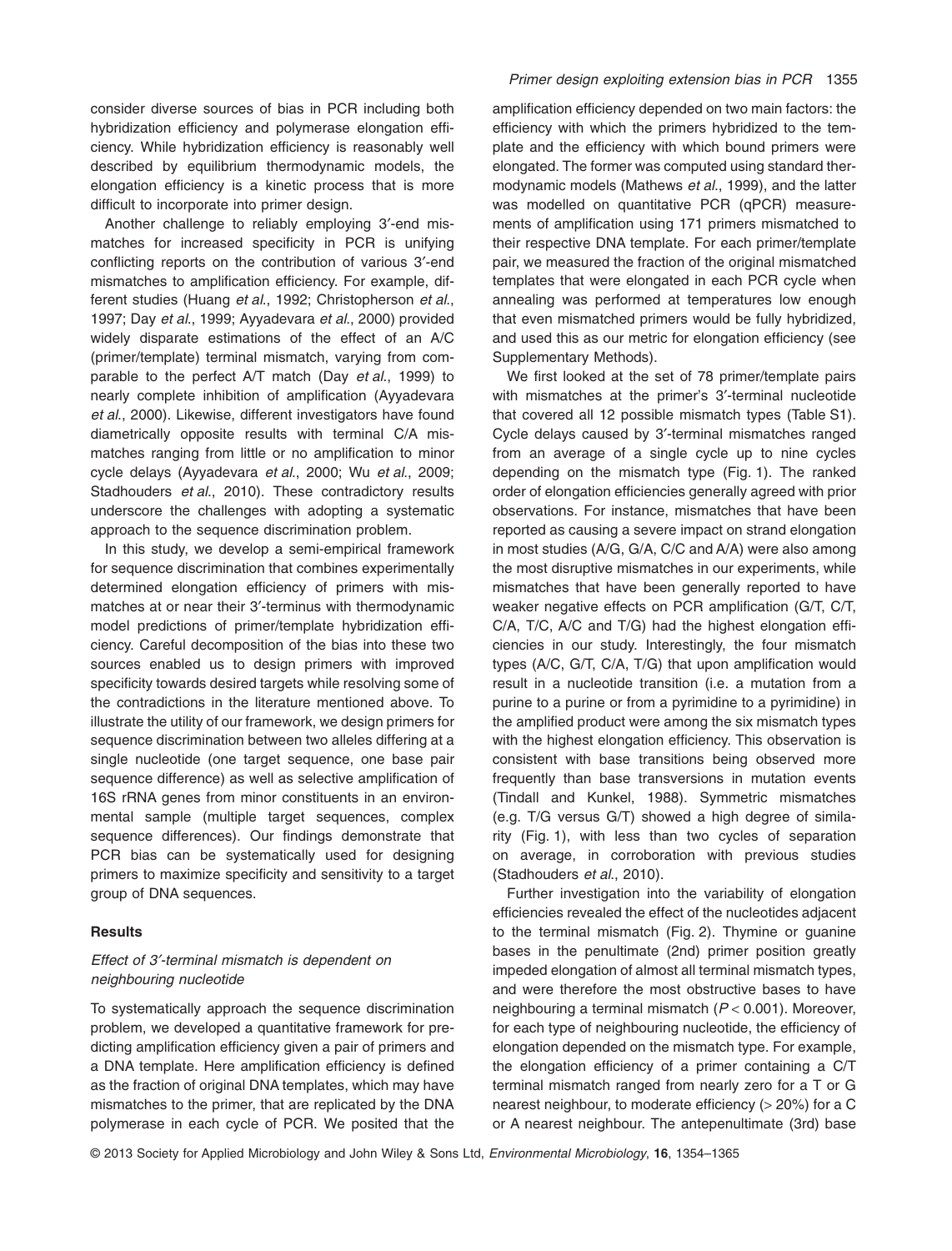

**Fig. 1.** Comparison of measured elongation efficiencies to previously published results. Mean elongation efficiencies of all possible 3′-terminal mismatches (primer/template), and qualitative comparison to previously published results (−, no amplification; +, poor; ++, moderate; and +++, high amplification). Error bars indicate standard deviation between mean elongation efficiencies of different primers tested with the same 3′-terminal mismatch. Cycle delay is shown as the delay in amplification of a mismatched template relative to a perfect match template of equivalent concentration.

also had an effect on elongation efficiency, with an adenine base on the primer causing less amplification delay (*P* < 0.005). However, a lack of every combination of antepenultimate base and mismatch type prevented a full analysis of this position's effect (Table S1). Analysis of the primer's preantepenultimate (4th) nucleotide did not indicate any effect on elongation efficiency. Likewise, there was no statistical significance of the template nucleotide after the primer's terminus (i.e. the first nucleotide added).

*Mismatches, insertions and deletions near the 3′-terminus generally have less effect on elongation efficiency than mismatches at the 3′-terminus*

Next, we proceeded to determine the positional effects of mismatches on elongation efficiency. We tested a set of 46 primers (Table S2) with single mismatches between the 2nd and 7th position from the 3′-end (Fig. 3). In most cases, terminal mismatches caused greater delays than non-terminal mismatches. In accordance with the findings





© 2013 Society for Applied Microbiology and John Wiley & Sons Ltd, *Environmental Microbiology*, **16**, 1354–1365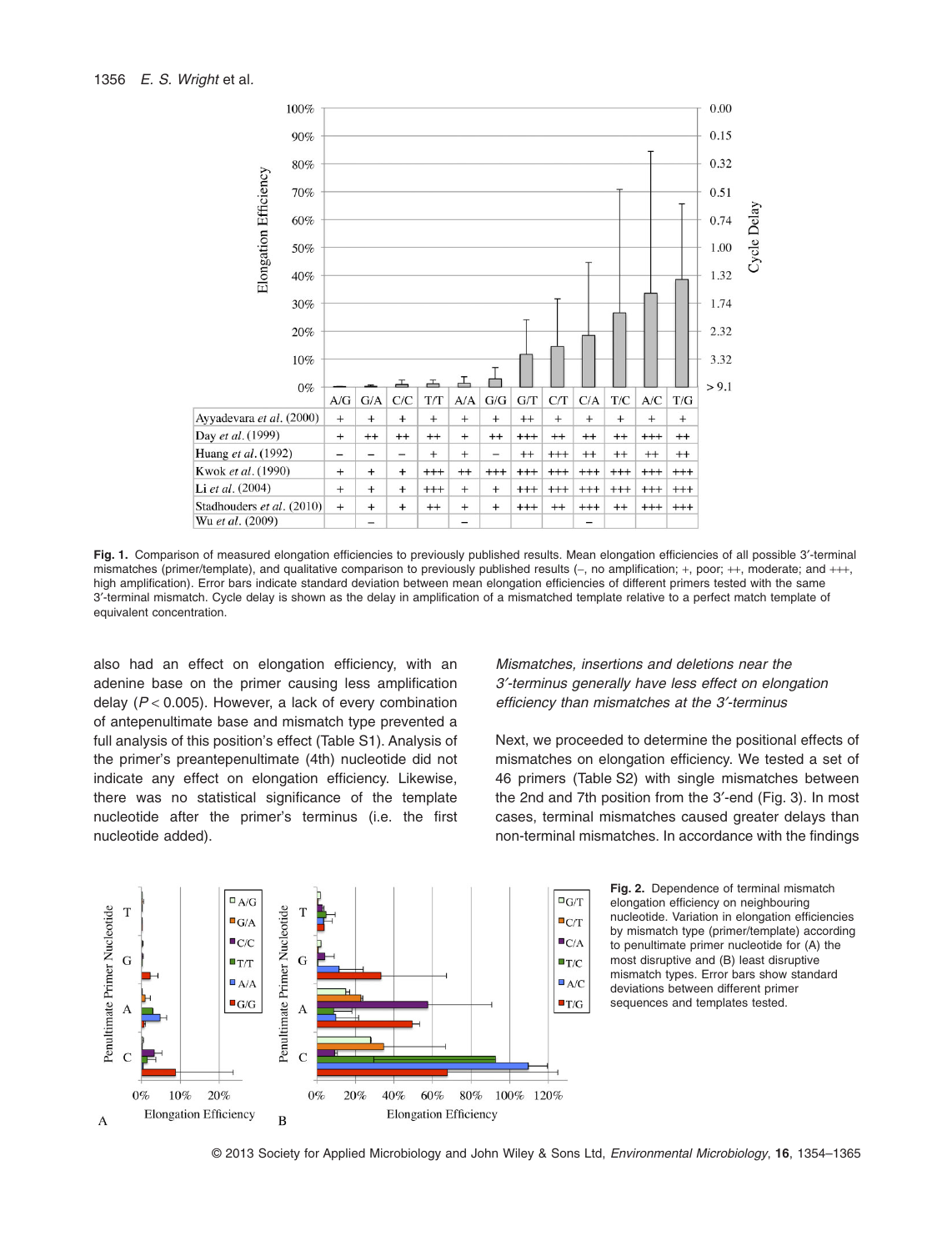

**Fig. 3.** Elongation efficiency's dependence on position for single and double mismatches, insertions and deletions. Measured cycle delay for each individual primer sequence according to mismatch position from 3′-terminus of primer. Position 1 is defined as the primer's 3′-end; position 2 is the penultimate primer position, and so forth. For insertions and deletions, the position marks where the nucleotides were added or deleted, respectively, in the perfect match primer sequence. A horizontal solid black line shows the mean value for single mismatches in each position. Double mismatches and double deletions are depicted with a dashed line connecting the two affected positions on the same primer. Since hybridization efficiency was maximized by using a low annealing temperature, elongation efficiency (right axis) is directly interconvertible to cycle delay (left axis).

of Stadhouders and colleagues (2010), delays were observed up to the 4th position, and largely disappeared for mismatches placed in the 5th to 7th position. Mismatches located in the 4th position caused a greater delay than mismatches located in the 3rd position (*P* < 0.0002). The positional dependency corresponds closely to the footprint of *Taq* DNA polymerase, which has been estimated at five nucleotides in length (Johnson and Beese, 2004). However, it is unknown why a mismatch in the 4th position was more detrimental to elongation than in the 3rd position. Possibly due to the relatively small sample size in comparison to the number of potential permutations, we were unable to find a significant correlation with other factors such as mismatch type or nearest neighbour base-pairings.

Unlike single mismatches, the effect of double mismatches was apparent beyond the 4th position (Fig. 3). The cycle delays of double mismatches were generally greater than the product of their individual mismatches' elongation efficiencies. The observed amplification of double mismatched primers in some experiments differ with those of Stadhouders and colleagues (2010) in which no double mismatches were found to elongate. However, because the experiments by Stadhouders and colleagues were performed closer to melt temperature whereas our experiments were performed at lower temperatures (Supplementary Methods), their results may reflect both decreased elongation efficiency and a large drop in hybridization efficiency caused by internal mismatches.

Next, we tested whether insertions and deletions (indels) near the 3′-end would induce multiple mismatches by shifting the entire neighbouring 3′-subsequence and therefore have a greater effect than double mismatches (Table S2). We compared the elongation efficiencies of 21 primers with nucleotides either added to or removed from positions 3–7. Interestingly, indels in most positions were elongated with a delay similar to that of a single mismatch. Nevertheless, double deletions in the 3rd to 6th positions all exhibited delays greater than 11 cycles.

# *Elongation time and type of polymerase affect the elongation efficiency of terminal mismatches*

It has been established that mismatch incorporation into an elongating DNA strand is dependent on the kinetics of mismatch incorporation with respect to the duration of time that the polymerase remains active at the 3′-hydroxyl group (Huang *et al*., 1992). In order to determine the degree to which elongation efficiency increases with additional elongation time, we created duplicate experiments with 14 primers representing a variety of terminal mismatches (Table S1). Elongation time was either 10 s or 180 s instead of the typical 30 s used in other experiments, and we tested templates with short PCR products that could easily be elongated within 10 s. On average, the delay in amplification decreased by 2.7 cycles when more time was given for elongation (*P* < 0.0001). The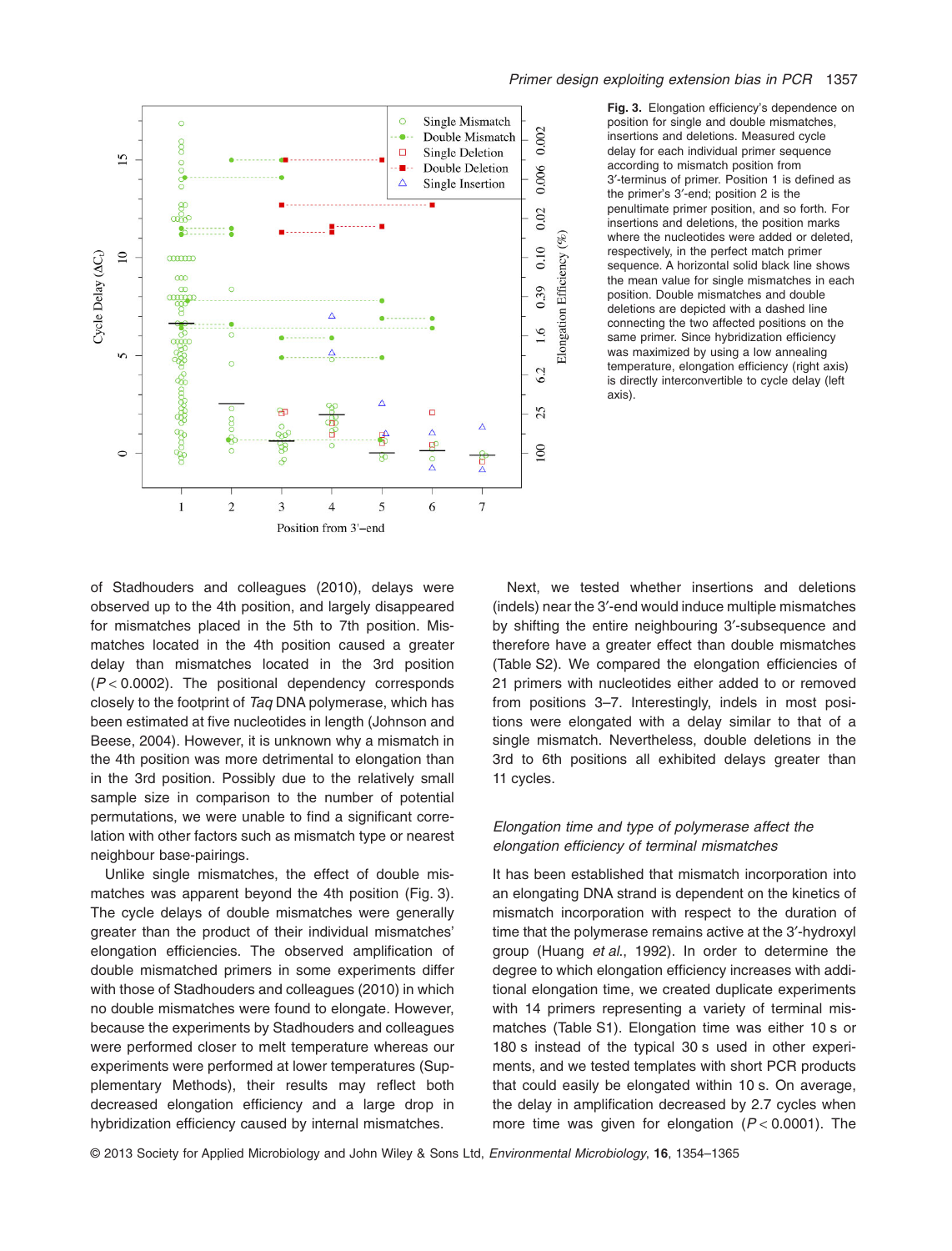

Fig. 4. Effect of increased extension time or polymerase processivity on mismatched cycle delays. Comparison of cycle delays for primers with 3′-terminal mismatches relative to their perfect match counterpart.

A. Extension time was either short (10 s) or long (180 s).

B. The DNA polymerase used was either Sso-*Taq* or standard *Taq* while other reagent conditions were held constant. Error bars show the standard deviation between three replicate wells. The solid line follows the line of identity. The legend on the right describes colouring of each mismatch type (primer/template).

effect of elongation time was more substantial for the mismatched primers that resulted in the largest cycle delays (Fig. 4A).

The type of DNA polymerase is another factor that is commonly accepted to influence amplification efficiency. Unlike *Taq*, polymerases with proofreading activity are capable of removing terminal mismatches to initiate elongation from a truncated primer (Yuryev, 2007), and are therefore rarely used in qPCR. In contrast, Sso-*Taq* was created by covalent addition of a dsDNA binding protein, which increases the processivity of *Taq* DNA polymerase without compromising catalytic activity or altering *Taq*'s lack of proofreading (Wang *et al*., 2004). To test the hypothesis that Sso-*Taq* would more efficiently extend 3′-terminal mismatches, we tested a set of 12 primers (Table S1) using both standard *Taq* polymerase and the Sso-*Taq* polymerase while all other experimental and reagent conditions were held constant. The use of Sso-*Taq* decreased cycle delays by an average of 4.8 cycles (Fig. 4B) relative to standard *Taq* (*P* < 0.0002).

# *Rational primer design improves specificity in the discrimination of a single nucleotide difference using qPCR*

Having established the parameters influencing elongation efficiency, we incorporated them into an empirical model (Supplementary Methods) and completed our amplification efficiency prediction framework. We then sought to use the framework to design primers that can distinguish between two templates differing at a single nucleotide polymorphism (SNP). We selected the wild-type and R172K alleles of the human *IDH2* gene cloned into

plasmids as our test templates, and compared four different primer design strategies (Table S3) for genotyping these two alleles. The R172K mutation is a rare variant of the *IDH2* gene that has been implicated in human gliomas (Yan *et al*., 2009).

In the first strategy, we used the framework to design primers with the SNP in the centre of either a forward or reverse primer where it was predicted to have the greatest negative effect on hybridization efficiency, but would not compromise elongation efficiency. We amplified an equal concentration of each allele using a mismatched primer together with a corresponding perfect match forward or reverse primer. We used an annealing temperature of 64°C so that the target template would have a high hybridization efficiency (predicted as > 80%) and the nontarget template would have low hybridization efficiency (predicted as  $<$  10%). For the four primers tested, this strategy resulted in modest 1.4–3.4 cycle delays in amplification of the non-target allele relative to the target allele (Table S3). For comparison, a 10% relative efficiency is equivalent to a 3.3 cycle delay, which is insufficient for adequate discrimination by qPCR.

In the second strategy, we used the framework to design primers with a mismatch at the 3′-terminus of the forward or reverse primer, resulting in a G/T, T/G, A/C or C/A mismatch with a C or A nearest neighbour depending on the allele and strand (positive or negative) that the primer targeted. These mismatch types and corresponding penultimate nucleotides were previously measured with high elongation efficiencies (Fig. 2), and therefore, this SNP represented the greatest sequence discrimination problem at this scale. With these terminally mismatched primers, we observed delays of 2.2, 7.6, 4.7 and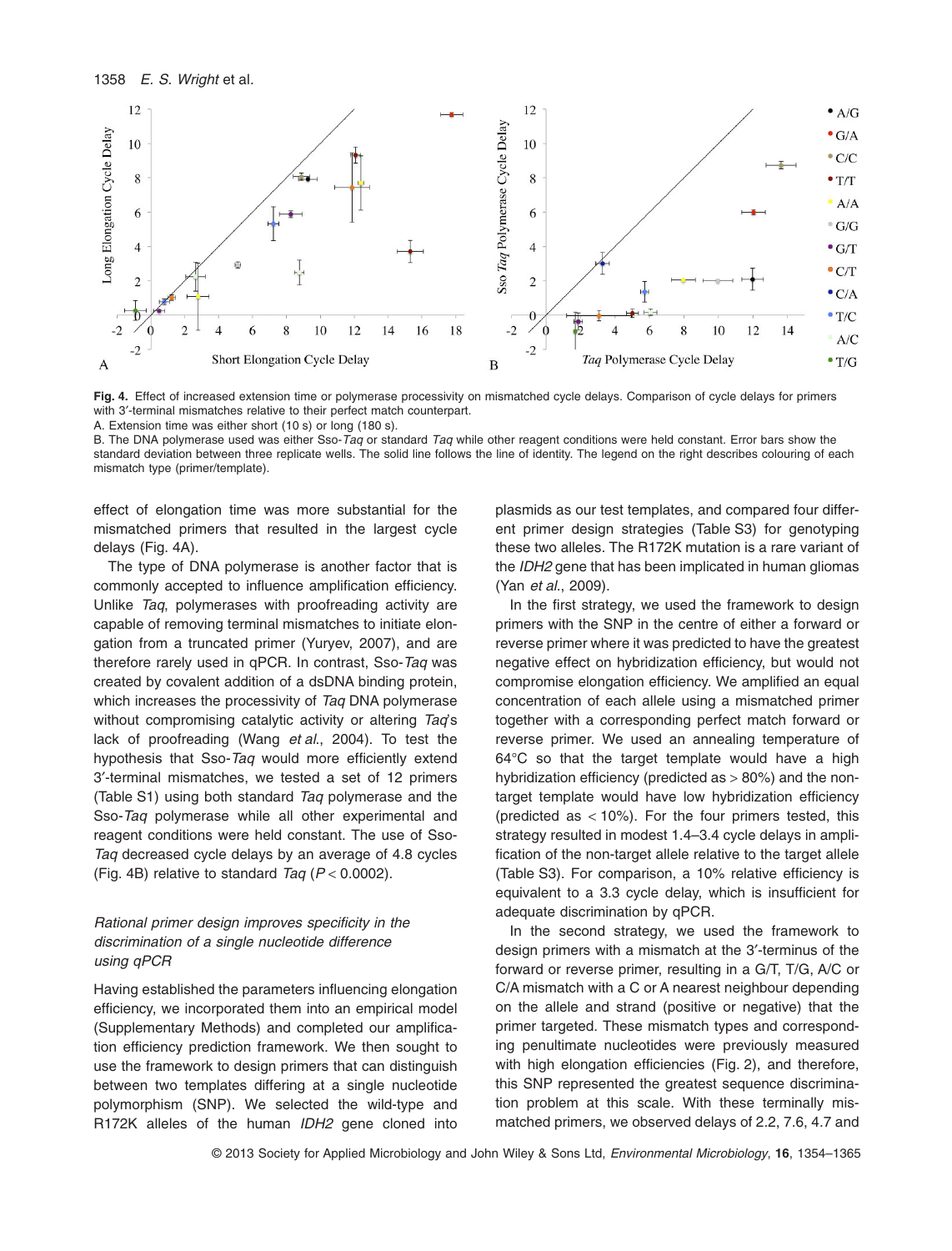5.9 cycles, for the G/T, C/A, A/C and T/G mismatches respectively, showing in most cases an improvement in specificity over the first strategy. For comparison, a 1% relative efficiency would be equivalent to a 6.6 cycle delay, or about a 100-fold enrichment of the target template relative to the non-target template if both were present at equal concentration.

In order to develop a robust SNP discrimination method, we sought to construct primers that could provide a delay of greater than 10 cycles, corresponding to over 1000-fold  $(2^{10} = 1024)$  enrichment of the targeted allele. We therefore tested a third primer design strategy in which we purposely placed an additional mismatch to both the wild type and SNP alleles at the 6th position from the 3′-end. This interior mismatch was predicted to slightly decrease hybridization efficiency and not affect elongation efficiency of the target allele. However, according to our observations (Fig. 3), we hypothesized that this additional mismatch would greatly decrease elongation efficiency of the non-target allele as it was now designed to have a disruptive double mismatch near the 3′-end. Indeed, adding the mismatch in the 6th position resulted in delays of 11.6–12.7 cycles for each non-target allele relative to the target allele, proving that the induced mismatch in the 6th position was the most effective design strategy tested. It is worth noting that an induced mismatch will affect hybridization efficiency to the target, and the annealing temperature may need to be optimized with a standard temperature gradient experiment. Although it is preferable not to design a primer with mismatches to the target template, in cases where adequate specificity cannot be achieved with terminal mismatches alone (strategy #2), the induced mismatch may offer a means of obtaining the desired specificity.

An approach where the induced mismatch is placed in the penultimate primer position, termed TaqMAMA, has been suggested previously in literature (Li *et al*., 2004). For the fourth strategy, we designed primers with tandem mismatches at the 3′-end that have previously been described as most detrimental to non-target amplification. This approach resulted in cycle delays between 9.0 and 13.7 cycles, which was comparable to placing the induced mismatch at the 6th position. However, in one case, the penultimate mismatch also delayed amplification of the target allele by over four cycles, and this could not be alleviated by lowering the annealing temperature from 64°C to 60°C. This delay was expected based on our studies of non-terminal mismatches (Fig. 3), which showed that single mismatches in the 2nd position often substantially lowered elongation efficiency. In contrast, mismatches in the 6th position did not substantially delay amplification of the target allele once the annealing temperature was lowered to compensate for the decrease in hybridization efficiency caused by the single mismatch.

#### *Primer design exploiting extension bias in PCR* 1359

Owing to the short amplicon size of about 50 base pairs, we repeated the experiment by lowering the time given for annealing from 30 s to 15 s and the time of the elongation step from 30 s to 5 s. This resulted in increased cycle delays in most cases as was anticipated based on earlier experiments (Fig. 4A). Taken together, these results indicate that a combination of reduced elongation time and induced mismatch are sufficient to attain more than a 10 cycle delay based on a single nucleotide difference, which is equivalent to less than 0.1% amplification efficiency of the non-target allele. Therefore, placing the SNP at the 3′-terminus and inducing a second mismatch at the 6th position resulted in more than two orders of magnitude improvement in fold specificity over simply placing the mismatch in the centre of the primer.

# *Incorporation of elongation efficiency into high throughput design improves primer specificity*

Having used our framework for SNP discrimination, we next asked whether we could expand the scope of our approach to specifically target a subset of templates in a pool of many nearly identical ones, and whether incorporating elongation efficiency into primer design improved performance in complex sequence discrimination scenarios. We used our framework to develop a programme named Design Primers, which selects the most specific primers for amplifying a specified set of targets in the presence of an ensemble of different non-target DNA sequences. This programme is described in detail in Supplementary Methods and has been made available as part of the DECIPHER package for R (Wright, 2012) and also online [\(http://DECIPHER.cee.wisc.edu\)](http://DECIPHER.cee.wisc.edu). The algorithm was designed to compare all possible combinations of potential forward and reverse primers and select the primer set that produced the smallest potential amplification of non-target groups.

We applied the programme to the design of genusspecific primers for each of 1834 bacterial and 109 archaeal genera comprising a total of 1 696 150 16S rRNA sequences in the Ribosomal Database Project (RDP) (Cole *et al*., 2009). As input parameters, we chose to design primers of length 17–26 nucleotides with up to four permutations required to achieve at least 90% coverage of sequences belonging to the target genus. Primers' lengths were adjusted to achieve high (> 80%) efficiency with the target group at an annealing temperature of 64°C and appropriate reagent concentrations. The best scoring set of forward and reverse primers were chosen in which resulting amplicon size would be between 300 and 1200 nucleotides. We defined potential cross-amplifications as any non-targets with a predicted delay of less than 10 cycles for the same initial concentration of template  $(≥ 0.1%$  relative efficiency). To estimate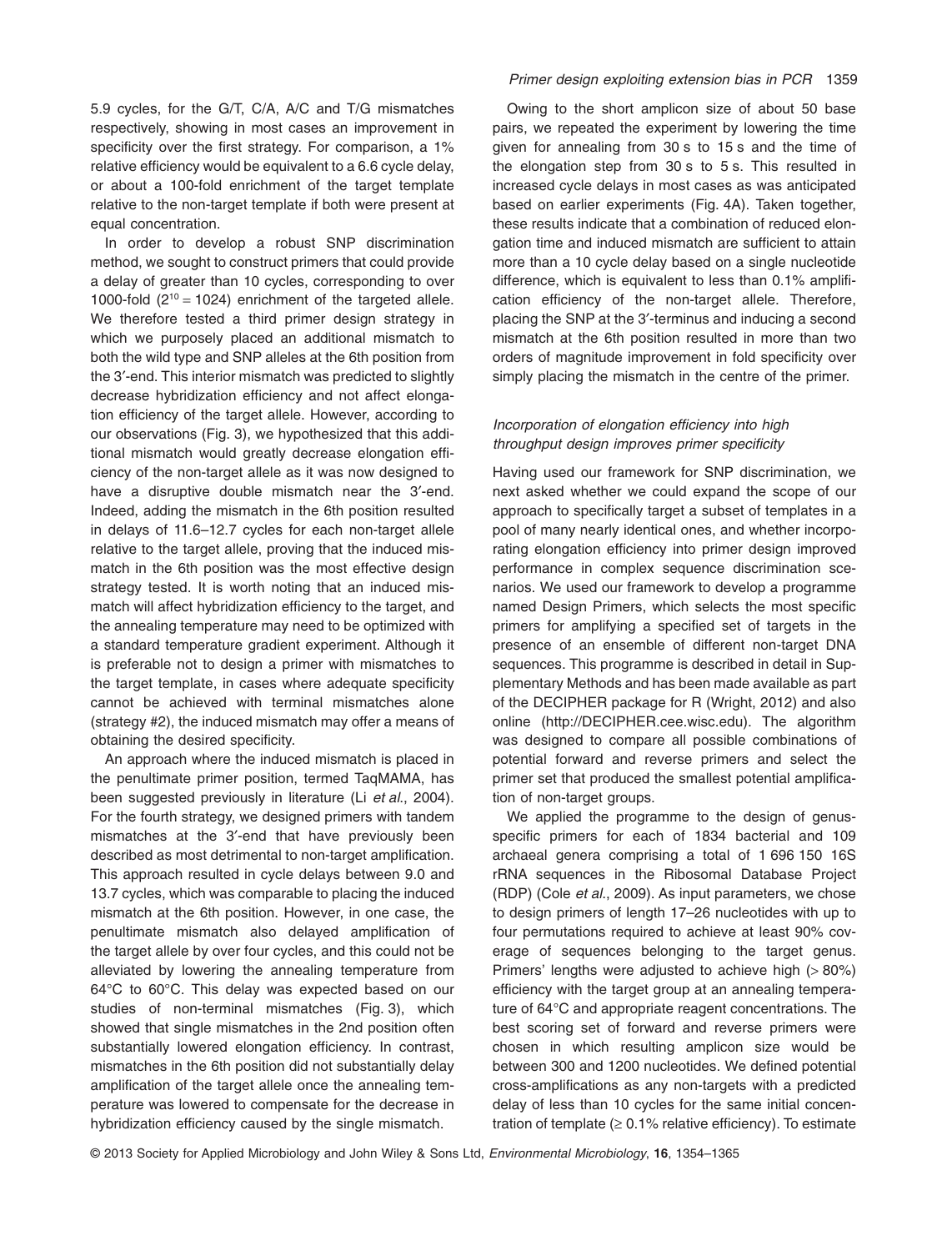#### 1360 *E. S. Wright* et al*.*

an upper bound to the number of genera for which it is possible to prevent cross-hybridization, we first performed a hypothetical simulation that assumed any mismatch was able to completely block amplification. We found that cross-amplification of one or more other genera could not be prevented for 21% of genera, illustrating the inherent challenges underlying genera-level discrimination.

For comparison, the algorithm was run once using estimated elongation efficiencies (strategy #2), and a second time assuming 100% elongation efficiencies for all mismatched primers, which would correspond to discrimination using hybridization efficiency alone (strategy #1). Making use of elongation efficiencies, the algorithm was able to find primer sets with no predicted crossamplifications for 47% of genera and primer sets for 70% of genera with five or fewer potential non-target crossamplifications. When elongation efficiency of terminal mismatches was not considered, the algorithm found primer sets for only 34% of genera with zero non-target amplifications and 58% of genera with five or fewer nontarget amplifications, thus demonstrating the value of using elongation efficiencies in the design of groupspecific primers and in extending the scope of PCRbased methods for complex sequence discrimination tasks. In total, employing elongation efficiency predictions improved the specificity scores of 59% of the designed primer sets over the use of hybridization efficiency alone.

Next, the algorithm was modified to induce a mismatch in each primer at the 6th position from the 3′-end (strategy #3). For each candidate primer, the mismatch type was chosen that had the highest predicted hybridization efficiency to the target allele, which was required to be at least 10%. The set of all potential primers was then scored for specificity in the same manner as described above. With an induced mismatch, the algorithm was able to find primer sets with no predicted cross-amplifications for 66% of genera, and five or fewer potential cross-amplifications for 85% of genera. This represented a 19% improvement over the use of elongation efficiencies without an induced mismatch, and brought the results much closer to the theoretical upper limit. In either case, it was not possible to find specific primer sets for a number of genera, which was anticipated given the highly conserved characteristics of the 16S rRNA gene. The set of designed primers for each genus is available online [\(http://DECIPHER.cee](http://DECIPHER.cee.wisc.edu) [.wisc.edu\)](http://DECIPHER.cee.wisc.edu).

# *The designed genus-specific primers successfully enrich for their respective target genus in the presence of numerous non-target sequences*

In order to experimentally validate the effectiveness of the designed primers, we used four genus-specific primer sets to amplify DNA extracted from a water sample collected from the Sacramento Delta in California. Initially, we used universal 16S primers and 454 pyrosequencing to determine the microbial community composition available for targeting with genus-specific primers (Fig. 5A). We classified the resulting sequences using the RDP classifier (Lan *et al*., 2012) to determine the microbiota present in the sample. Using the primer sets we designed previously with elongation efficiency (strategy #2), we targeted four genera representing minor fractions of the three most abundant phyla present in the water sample, which were *Bacteroidetes* (60%), *Proteobacteria* (21%) and *Actinobacteria* (10%). The genera chosen for targeting were the actinobacteria *Arthrobacter*, the bacteroidetes *Emticicia* and *Ohtaekwangia*, and the proteobacteria *Escherichia*, representing 1, 20, 16 and 1 out of the 11 379 sequences obtained using universal primers respectively.

To determine the efficacy of the primers targeting these four genera (Table S4), we amplified the environmental sample and then pyrosequenced the resulting amplicons. All four genus-specific primer sets overwhelmingly enriched for their target genus (Fig. 5). For example, all of the 2130 sequences obtained using *Emticicia* primers were classified as *Emticicia*, and 99.3% of the 1744 sequences obtained using *Arthrobacter* primers were classified as *Arthrobacter* (Fig. 5B). In the case of *Escherichia*, all of the 2883 sequences could be classified into the family *Enterobacteriaceae*. However, it was not possible to reliably refine the classification to the genuslevel using the short amplicon sequences as has been previously described in literature (Mizrahi-Man *et al*., 2013). In total, 27.0% of the 2883 sequences most closely matched reference sequences belonging to *Escherichia*, and an additional 69.8% matched multiple reference sequences in the family *Enterobacteriaceae* including the genus *Escherichia* (Fig. 5C). It should be noted that in our original set of 11 379 sequences obtained with universal primers, we only detected the *Escherichia* genus in the family *Enterobacteriaceae*, suggesting that most of these unclassifiable sequences indeed belonged to *Escherichia*.

The 1095 sequences obtained with *Ohtaekwangia* primers were mostly classified (66.5%) as belonging to the target genus. The remaining sequences also belonged to the *Bacteroidetes* phylum, with most of them classified as part of the order *Sphingobacteriales*, which includes the *Chitinophagaceae* family (Fig. 5D). The primer design algorithm predicted that the *Ohtaekwangia* primers would cross-amplify with sequences belonging to genera from this family, and this cross-amplification was further expected because the sequences from *Chitinophagaceae* obtained using universal primers were 200 times more abundant than *Ohtaekwangia* sequences.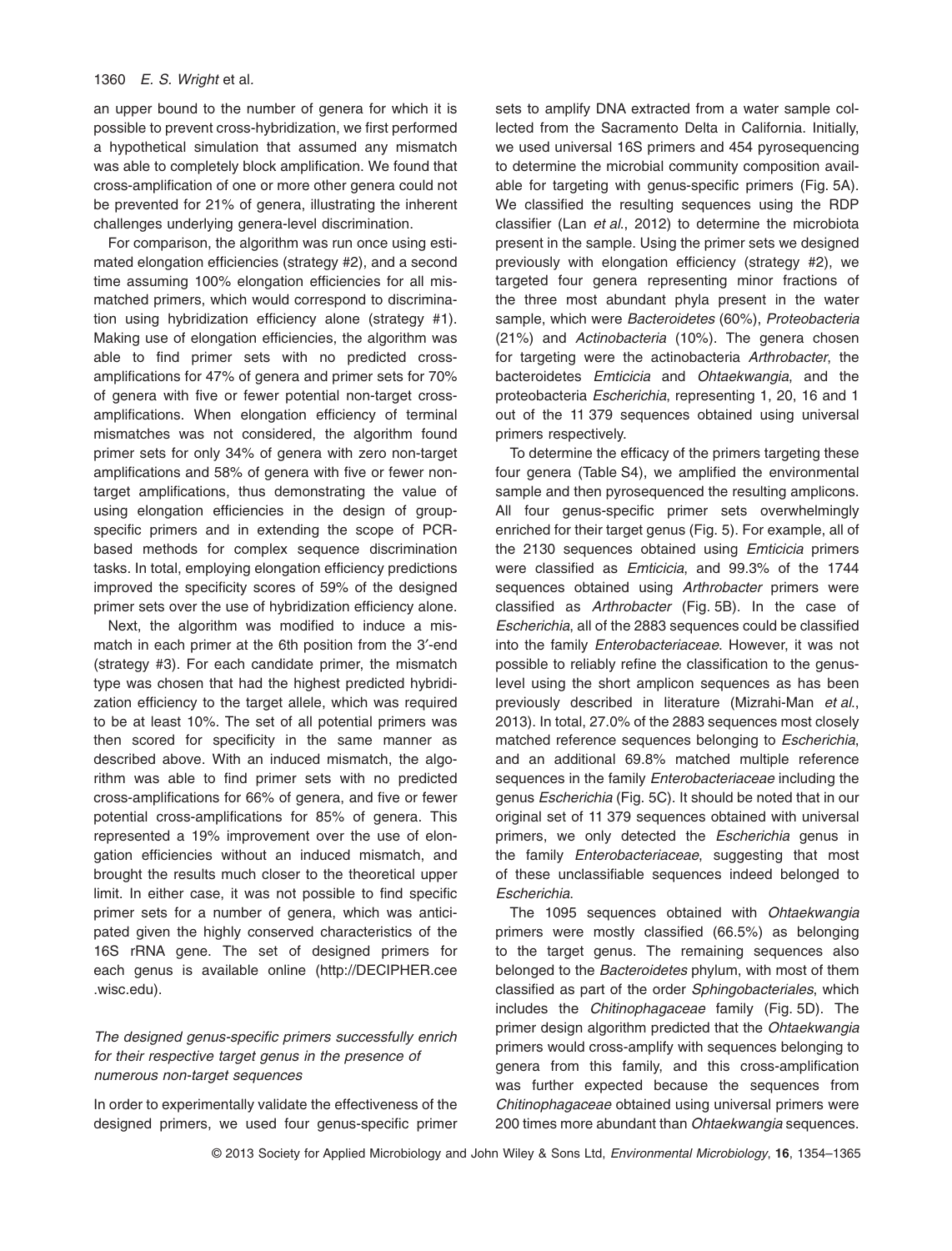

**Fig. 5.** Classification of sequences obtained with universal or genus specific primers. Relative number of sequences obtained from a water sample using different primers targeting the 16S rRNA gene. First, the sample was sequenced with universal primers (A), and four genera were selected that each represented a minor fraction of the three most common phyla present in the sample. Primers targeting *Arthrobacter* resulted in sequences classified predominantly as *Arthrobacter* (B). Primers targeting the genus *Escherichia* resulted in all *Enterobacteriaceae* sequences (C), but genus-level classification for most sequences was not possible due to the short amplicon size. *Ohtaekwangia* primers also amplified the much more abundant order *Sphingobacteriales* (D), as predicted by the primer design program. The fourth genus tested, *Emticicia*, resulted in all sequences belonging to the target genera, and is therefore not depicted.

Because the 16S region amplified by the *Ohtaekwangia* primers was encompassed by the universal primer sequences, we were able to determine the *Chitinophagaceae* sequences from the universal set that most closely matched the *Ohtaekwangia* primers. These proximal sequences belonged to the genus *Sediminibacterium*, which was predicted as a potential crossamplification with 2.9% relative efficiency by the primer design programme, resulting from one terminal mismatch in the forward primer and one internal mismatch in the reverse primer. This illustrated the algorithm's ability to identify potential cross-amplifications and also supported the design choice of a cross-amplification cut-off of 0.1% relative efficiency.

Finally, we compared the primers designed for *Ohtaekwangia* using only hybridization efficiency (strategy #1) with those using both elongation efficiency and an induced mismatch at the 6th position from the 3′-end (strategy #3). In order to directly compare the three strategies without sequencing bias, we first amplified the environmental sample and then digested the resulting PCR products with a restriction enzyme that cuts at a target site present in *Ohtaekwangia* sequences but not in *Sediminibacterium* sequences (Fig. S1). Quantification of the resulting bands indicated that *Ohtaekwangia* comprised about 78% of the PCR products obtained from

design strategy #2, which is consistent with the fraction found in sequencing. The PCR products obtained using strategy #1 were only 2% *Ohtaekwangia*, while the fraction obtained using strategy #3 was 93%. Taken together the results validated the programme's ability to design genus-specific primers, the use of elongation efficiency to improve specificity and the use of our framework for complex sequence discrimination tasks. Further improvement in specificity using these three strategies may be obtained by optimizing the PCR annealing temperature if a pure target DNA template is available.

# **Discussion**

We have developed a semi-empirical framework for quantifying PCR bias by combining models of hybridization efficiency with experimental determination of factors influencing elongation efficiency. In doing so, we identified and quantified the context dependent extension of terminal mismatches, as well as the synergistic effect of multiple mismatches on elongation efficiency. This framework enabled a primer design approach exploiting *Taq*'s inherent biases to improve specificity in PCR. Additionally, the framework allowed us to resolve some of the inconsistencies among previous investigations of terminal mismatch effects (Huang *et al*., 1992; Christopherson *et al*., 1997;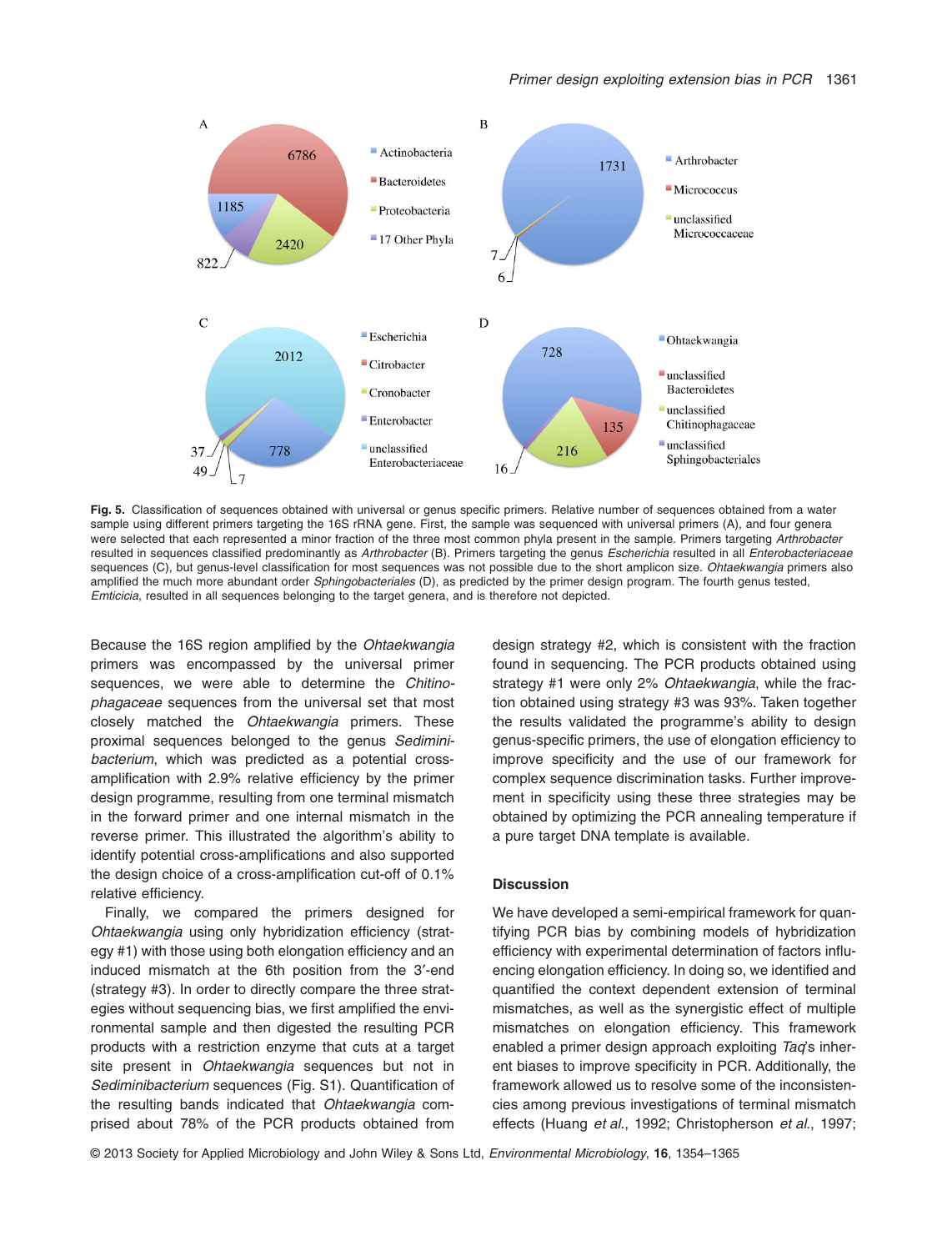#### 1362 *E. S. Wright* et al*.*

Day *et al*., 1999; Ayyadevara *et al*., 2000; Wu *et al*., 2009; Stadhouders *et al*., 2010). For example, accounting for the penultimate nucleotide resolves several of the discrepancies between the results of Stadhouders and colleagues (2010) and Huang and collagues (1992). These two studies differed on the delay imposed by A/C, C/C, G/G, G/T and T/G terminal mismatches, but this can be explained by the penultimate base being a cytosine in the primers used by Stadhouders and collagues, which we found to result in smaller cycle delays than the adenine used in the Huang and colleagues primers for each of these mismatch types (Fig. 2).

The primary application of our framework is in the rational design of primers for use in targeting specific groups within collections of nearly identical templates, which is a common case in environmental microbiology studies when differentiating between taxonomic units defined with a phylogenetic marker gene (Ledeker and De Long, 2013). Non-target mismatched sequences can be amplified at a low rate in the initial cycles resulting in perfect match templates for subsequent cycles. Thus, the targeted sequences are enriched only in the early cycles, and the extent of enrichment increases exponentially with the cycle delay suffered by non-targeted templates. Unlike lowered hybridization efficiency, decreased elongation efficiency does not modify the shape (i.e. slope) of the amplification curve (Fig. S2), and therefore, it is not possible to tell using qPCR whether a 3′-end mismatch amplified based on the shape of the amplification curve alone. For these reasons, when designing target-specific primers using our framework, we sought to maximize predicted cycle delay by classifying any non-target sequences with a predicted delay of less than 10 cycles as potential cross-amplifications  $(≥ 0.1%$  relative to maximal efficiency). Note that this threshold corresponds to at least a 1000-fold  $(2^{10} = 1024)$  enrichment of target sequences over discriminated non-targets. This criterion is conservative by design because it not only gives a reasonable margin of safety for large-scale applications such as metagenomic profiling, but also provides a buffer against large standard deviations in cycle delay observed for some mismatches in the experimental calibration data incorporated in our model (Table S5).

We have demonstrated that PCR bias can be systematically exploited for targeting sequences of interest. To our knowledge, this is the first time measured extension parameters have been integrated into a primer design algorithm to further increase specificity over hybridization efficiency alone. The framework we developed has three key advantages over previously described primer design approaches. Firstly, by accounting for the roles of sequence context, elongation time and polymerase type in determining elongation efficiency of terminal mismatches, the framework provides a flexible means for making rational design choices that maximize sequence discrimination. Secondly, partitioning amplification efficiency into hybridization and elongation efficiencies enabled us to determine the positional effect of mismatches, insertions and deletions on elongation efficiency. Based on this information, we showed that inducing a mismatch to the target template at the 6th position was preferable to the 2nd position where it might affect elongation efficiency of the target amplicon.

Finally, we showed that our framework could be applied in an automated fashion to larger complex sequence discrimination scenarios consisting of a multitude of closely related DNA templates. We used our framework to show that extension biases can be exploited to improve the specificity of genus-specific primers targeting the 16S rRNA gene, a task that cannot be performed effectively in most cases with hybridization efficiency alone. The primer design programme based on our framework has been integrated into the DECIPHER package (Wright, 2012), which is a part of the BioConductor project for the R Statistical Programming Language (R Development Core Team, 2012). Given a set of DNA sequences, the programme can be used to design the most specific primers to any user-defined target group with minimal predicted amplification efficiency to non-target groups (Fig. S3). The genus-specific primers that we designed in this study and a web tool that can be used for standard primer design tasks are available online [\(http://DECIPHER.cee](http://DECIPHER.cee.wisc.edu) [.wisc.edu\)](http://DECIPHER.cee.wisc.edu).

#### **Experimental procedures**

#### *Primers and template DNA*

The 13 DNA templates used in this study to determine mismatch elongation efficiencies were taken from 16S clone libraries previously sequenced (Noguera *et al*., 2008) and deposited in the public GenBank repository with accession numbers shown in Table S6. These templates were chosen because their full-length 16S rRNA gene sequence was known, and each could be classified into a unique genus. Template DNA resided in a pCR 4-TOPO cloning vector (Invitrogen, Grand Island, NY, USA). Each clone's 16S rRNA gene product was isolated by first amplifying with M13 primers, purifying with a QIAquick spin column (Qiagen, Valencia, CA, USA), and then amplifying with the bacterial universal primers 27FY+M (Frank *et al*., 2008) and 1406R (Baker *et al*., 2003). This was followed by re-purification and dilution to an approximate concentration of 10<sup>6</sup> copies per microlitre as calculated from the known length of the amplicon and the amount of DNA determined by a NanoDrop 2000 spectrophotometer (Thermo Scientific, Madison, WI, USA).

The IDH2-WT and IDH2-R172K alleles were inserted into a pcDNA3.1 cloning vector (Invitrogen) and transformed into *Escherichia coli* using ampicillin resistance as a selection marker. Both vectors were extracted and purified using the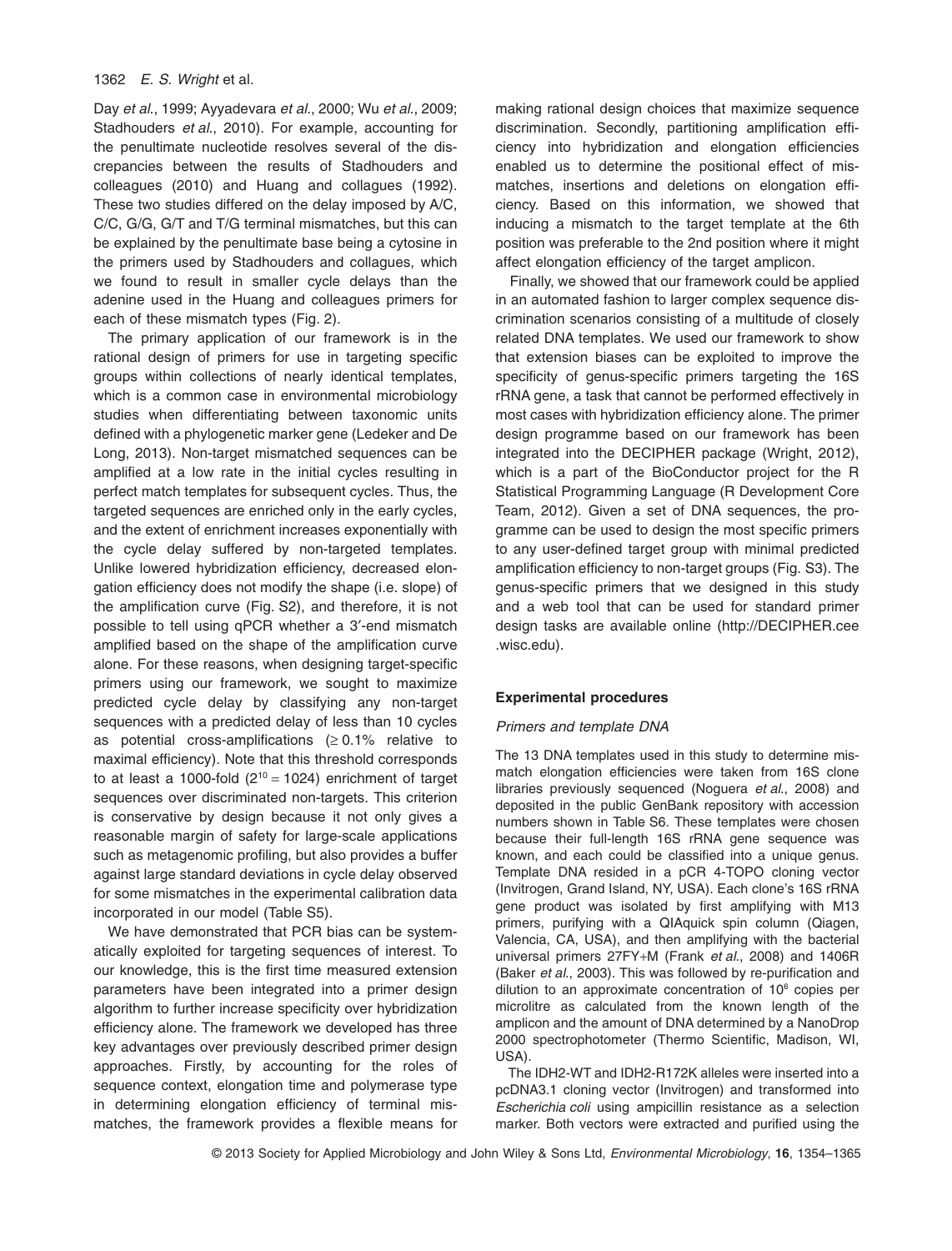Wizard Plus SV system (Promega, Madison, WI, USA). The environmental sample used in this study was collected from the South Bay Aqueduct near San Jose, CA. Approximately 400 ml of water was filtered through a 22 μm nitrocellulose filter (Whatman International Ltd, Maidstone, England), and DNA was extracted using the FastDNA Spin Kit for Soil (MP Biomedicals, Solon, OH, USA). After amplification using a unique set of primers (Table S4), samples were diluted and re-amplified with one primer having a unique bar-coded tail sequence in order to prevent bias generated by the bar code sequence (Berry *et al*., 2011). The resulting PCR products were sequenced with a GS Junior (Roche, Basel, Switzerland) and deposited in GenBank under accession number SRP020345.

Forward and reverse perfect match primers (Table S6) were modified to create a set of 93 primers having a 3′-terminal mismatch to their respective DNA template (Table S1). All of these mismatched primers were predicted to have hybridization efficiencies greater than 99.9% at the annealing temperature of 50°C. We also designed a set of 78 primers with non-terminal mismatches, insertions or deletions within seven nucleotides of their 3′-end (Table S2). Because some of these non-terminal mismatches were predicted to lower hybridization efficiency more than terminal mismatches, we extended the length of some mismatched primers by one or two nucleotides (at the 3′-end) such that all mismatched primers maintained a predicted hybridization efficiency greater than 99.9% at the 50°C annealing temperature used in experiments. This primer extension technique was originally used by Ayyadevara and colleagues (2000) to incorporate additional mismatch types while maintaining the same primer site.

#### *qPCR conditions*

The reagents used in each qPCR reaction consisted of 0.8 μl of forward and reverse primers at a concentration of 10 μM, 2.4 μl of autoclaved DNA-free water purified using a Photronix RGW-5 (Vangard International, Neptune, NJ, USA), 2 μl of bovine serum albumin (Fisher Scientific, Fair Lawn, NJ, USA) at a concentration of 0.1 g  $I^{-1}$ , 4  $\mu$ l of template DNA and 10 μl of iQ SYBR Green Supermix (Bio-Rad, Hercules, CA, USA). The iQ SYBR Green Supermix contained 100 mM KCl, 40 mM tris-HCl buffer, 1.6 mM dNTPs, 6 mM MgCl2, 0.2 μM SYBR Green I and iTaq DNA polymerase. Experiments with Sso-*Taq* polymerase were performed using Bio-Rad's SsoAdvanced SYBR Green Supermix, which contains the same concentration of each reagent except with SsoAdvanced *Taq* in place of iTaq DNA polymerase. Controls containing water in place of template were run individually for each primer set. All primers were synthesized by the UW-Biotechnology Center.

A Roche LightCycler qPCR machine was utilized for mismatch experiments, and a Bio-Rad iCycler was used for temperature gradient experiments because the LightCycler did not have temperature gradient capability. It is worth noting that the method described herein is applicable for PCR or qPCR using all standard thermal cyclers. The qPCR thermal cycling temperature profile consisted of at least 50 cycles of: denaturation for 30 s at 95°C, annealing for 30 s at 50°C and elongation for 30 s at 72°C. Although 30 cycles were typically sufficient for complete amplification of targets, the thermal cycling was continued to determine the threshold cycle of non-targets that amplified up to 17 cycles later. Finally, a melt curve analysis was conducted starting from 55°C and using 0.1°C increments every 10 s. The melt peak was used to verify that each PCR product size was close to the expected length and that the amplified DNA was not the result of primer-dimer artefacts. Analysis of the amplification curves was performed with the programme gpcR (Ritz and Spiess, 2008). Cycle delays were compared using the Mann– Whitney rank-sum test for unpaired data, or Wilcoxon signedrank test for paired data.

# *Analysis of sequences obtained using genus-specific primers*

DNA was amplified using universal or genus-specific primers (Table S4). The resulting amplicons were sequenced using a GS Junior and processed with the R programming language (R Development Core Team, 2012) as follows: sequences matching the unique primer and barcode were identified, trimmed of primer sequences and low-quality base calls. Sequences with more than one ambiguity or fewer than 201 base pairs were filtered from the set of amplicons. Potential chimeras were identified with DECIPHER's Find Chimeras tool (Wright *et al*., 2012) and removed. The remaining sequences were aligned using SSU-ALIGN (Nawrocki, 2009). To mitigate the possibility of obtaining ambiguous classifications from short sequences (Liu *et al*., 2008), we classified the sequences into the group of their most closely related (almost full-length, ≥ 1200 nucleotides) sequence present in the RDP database (Cole *et al*., 2009) based on a neighbour-joining tree. When multiple reference sequences were equal distance from the query sequence, it was considered unclassified at the taxonomic level shared by the reference sequences.

PCR products obtained with *Ohtaekwangia* primers were digested for 16 h using the restriction enzyme HinfI (Thermo Scientific). This enzyme cuts at the restriction site GANTC, which is located near the centre of *Ohtaekwangia* amplicons but does not exist in *Sediminibacterium* sequences. Equal amounts of PCR product (10 μl) before and after digestion were run on a 1.5% agarose gel for 1 h at 8 volts cm<sup>-1</sup> alongside a 100 base pair ladder (Promega). The gel was then stained for 1 h with ethidium bromide (6 μl/50 ml) and then destained in water for 5 min. The gel was imaged with a Bio-Rad Gel Doc XR (Fig. S1) and then analysed using ImageJ (Schneider *et al*., 2012) as follows: After rolling ball background subtraction, gel lanes were defined and average pixel intensity was plotted across the lane. The fraction of target was determined from the ratio of areas under the curves at the locations of the digested and undigested amplicons. For example, the ladder's 500 base pair band is designed to be threefold more intense than the band at 400 base pairs, and this ratio was found to be 2.83-fold using the areas under the intensity curve.

#### **Acknowledgements**

This work was partially supported by the Water Research Foundation (WaterRF project 4291). We thank Alex Bastian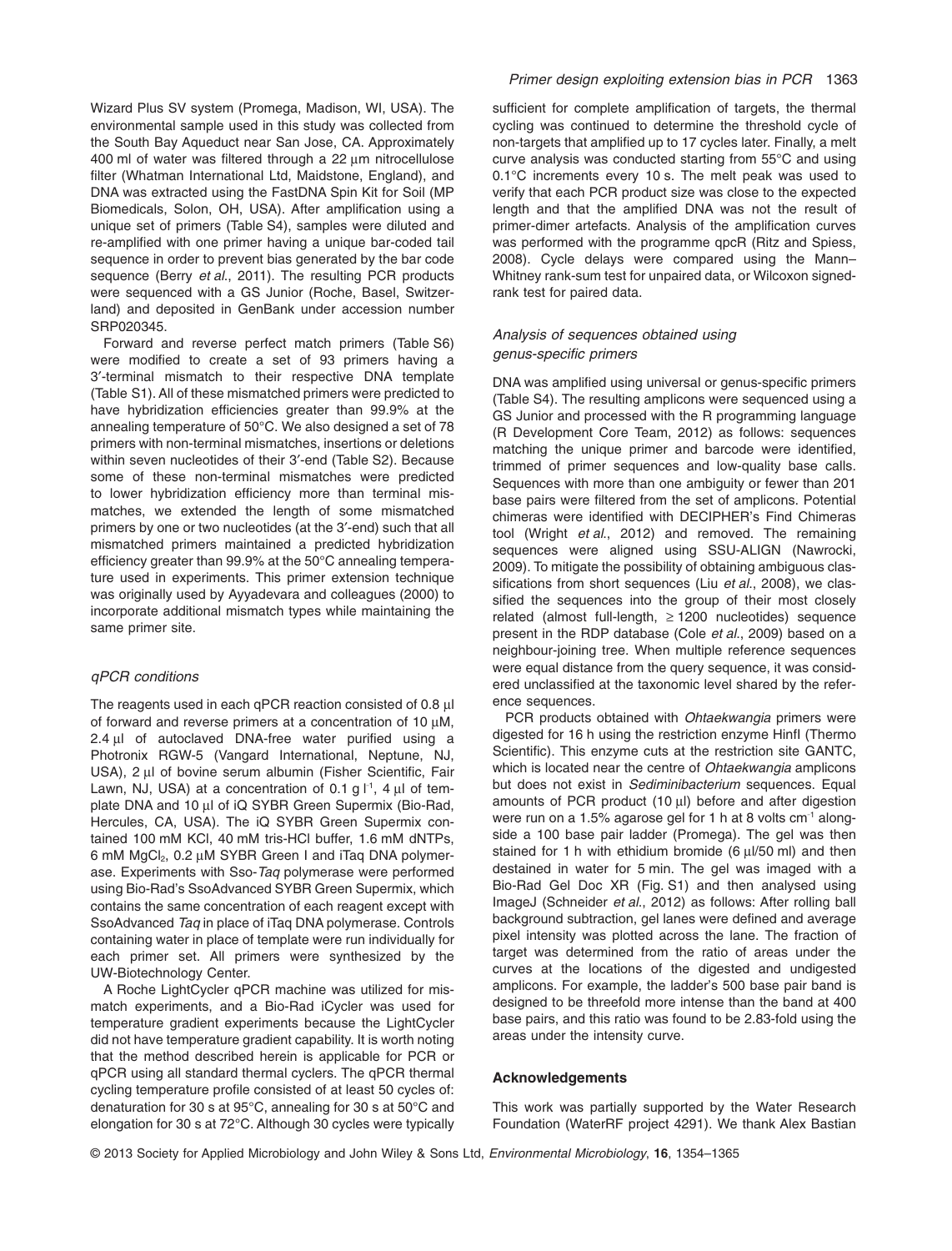1364 *E. S. Wright* et al*.*

for conducting many of the preliminary experiments that were not shown herein, John Denu and Wei Yu for providing the IDH2-WT and IDH2-R172K alleles, Jackie Strait for preparing the 16S rRNA gene templates, Colin Fitzgerald for assisting with sequencing, and the Center for High Throughput Computing for providing computing resources. The authors declare that they have no competing interests.

# **References**

- Ayyadevara, S., Thaden, J.J., and Reis, R.J.S. (2000) Discrimination of primer 3′-nucleotide mismatch by Taq DNA polymerase during polymerase chain reaction. *Anal Biochem* **284:** 11–18.
- Baker, G.C., Smith, J.J., and Cowan, D.A. (2003) Review and re-analysis of domain-specific 16S primers. *J Microbiol Methods* **55:** 541–555.
- Baker, M. (2012) Digital PCR hits its stride. *Nat Methods* **9:** 541–544.
- Berry, D., Ben Mahfoudh, K., Wagner, M., and Loy, A. (2011) Barcoded Primers used in multiplex amplicon pyrosequencing bias amplification. *Appl Environ Microbiol* **77:** 7846–7849.
- Cha, R.S., Zarbl, H., Keohavong, P., and Thilly, W.G. (1992) Mismatch amplification mutation assay (MAMA): application to the c-H-ras gene. *PCR Methods Appl* **2:** 14–20.
- Christopherson, C., Sninsky, J., and Kwok, S. (1997) The effects of internal primer-template mismatches on RT-PCR: HIV-1 model studies. *Nucleic Acids Res* **25:** 654–658.
- Cole, J.R., Wang, Q., Cardenas, E., Fish, J., Chai, B., Farris, R.J., *et al*. (2009) The Ribosomal Database Project: improved alignments and new tools for rRNA analysis. *Nucleic Acids Res* **37:** D141–D145.
- Day, J.P., Bergstrom, D., Hammer, R.P., and Barany, F. (1999) Nucleotide analogs facilitate base conversion with 3′ mismatch primers. *Nucleic Acids Res* **27:** 1810–1818.
- Frank, J.A., Reich, C.I., Sharma, S., Weisbaum, J.S., Wilson, B.A., and Olsen, G.J. (2008) Critical evaluation of two primers commonly used for amplification of bacterial 16S rRNA genes. *Appl Environ Microbiol* **74:** 2461–2470.
- Fu, Q., Ruegger, P., Bent, E., Chrobak, M., and Bomeman, J. (2008) PRISE (PRImer SElector): software for designing sequence- selective PCR primers. *J Microbiol Methods* **72:** 263–267.
- Huang, M.M., Arnheim, N., and Goodman, M.F. (1992) Extension of Base mispairs by taq dna-polymerase – implications for single nucleotide discrimination in PCR. *Nucleic Acids Res* **20:** 4567–4573.
- Johnson, S.J., and Beese, L.S. (2004) Structures of mismatch replication errors observed in a DNA polymerase. *Cell* **116:** 803–816.
- Kwok, S., Kellogg, D.E., McKinney, N., Spasic, D., Goda, L., Levenson, C., and Sninsky, J.J. (1990) Effects of primer template mismatches on the polymerase chain-reaction – human-immunodeficiency-virus type-1 model studies. *Nucleic Acids Res* **18:** 999–1005.
- Lan, Y.M., Wang, Q., Cole, J.R., and Rosen, G.L. (2012) Using the RDP classifier to predict taxonomic novelty and reduce the search space for finding novel organisms. *PLoS ONE* **7:** e32491.
- Ledeker, B.M., and De Long, S.K. (2013) The effect of multiple primer-template mismatches on quantitative PCR accuracy and development of a multi-primer set assay for accurate quantification of pcrA gene sequence variants. *J Microbiol Methods* **94:** 224–231.
- Li, B.H., Kadura, I., Fu, D.J., and Watson, D.E. (2004) Genotyping with TaqMAMA. *Genomics* **83:** 311–320.
- Liu, Z.Z., DeSantis, T.Z., Andersen, G.L., and Knight, R. (2008) Accurate taxonomy assignments from 16S rRNA sequences produced by highly parallel pyrosequencers. *Nucleic Acids Res* **36:** e120.
- Mathews, D., Burkard, M., Freier, S., Wyatt, J., and Turner, D. (1999) Predicting oligonucleotide affinity to nucleic acid targets. *RNA* **5:** 1458–1469.
- Mizrahi-Man, O., Davenport, E.R., and Gilad, Y. (2013) Taxonomic classification of bacterial 16S rRNA genes using short sequencing reads: evaluation of effective study designs. *PLoS ONE* **8:** e53608.
- Nawrocki, E.P. (2009) Structural RNA homology search and alignment using covariance models. PhD Thesis. Saint Louis, MO, USA: School of Medicine, Washington University.
- Noguera, D.R., Yilmaz, L.S., Harrington, G.W., and Goel, R.K. (2008) *Identification of Heterotrophic Bacteria That Colonize Chloraminated Drinking Water Distribution Systems*. Denver, CO, USA: Awwa Research Foundation.
- Pinto, A.J., and Raskin, L. (2012) PCR biases distort bacterial and archaeal community structure in pyrosequencing datasets. *PLoS ONE* **7:** e43093.
- R Development Core Team (2012) *R: A Language and Environment for Statistical Computing*.<http://www.R-project.org> Vienna, Austria: R Foundation for Statistical Computing.
- Ritz, C., and Spiess, A.N. (2008) qpcR: an R package for sigmoidal model selection in quantitative real-time polymerase chain reaction analysis. *Bioinformatics* **24:** 1549– 1551.
- Schneider, C.A., Rasband, W.S., and Eliceiri, K.W. (2012) NIH Image to ImageJ: 25 years of image analysis. *Nat Methods* **9:** 671–675.
- Stadhouders, R., Pas, S.D., Anber, J., Voermans, J., Mes, T.H.M., and Schutten, M. (2010) The effect of primertemplate mismatches on the detection and quantification of nucleic acids using the 5 ′ nuclease assay. *J Mol Diagn* **12:** 109–117.
- Tindall, K.R., and Kunkel, T.A. (1988) Fidelity of DNAsynthesis by the Thermus-aquaticus DNA-polymerase. *Biochemistry* **27:** 6008–6013.
- Wang, Y., Prosen, D.E., Mei, L., Sullivan, J.C., Finney, M., and Vander Horn, P.B. (2004) A novel strategy to engineer DNA polymerases for enhanced processivity and improved performance in vitro. *Nucleic Acids Res* **32:** 1197–1207.
- White, A.K., VanInsberghe, M., Petriv, O.I., Hamidi, M., Sikorski, D., Marra, M.A., *et al*. (2011) High-throughput microfluidic single-cell RT-qPCR. *Proc Natl Acad Sci USA* **108:** 13999–14004.
- von Wintzingerode, F., Gobel, U.B., and Stackebrandt, E. (1997) Determination of microbial diversity in environmental samples: pitfalls of PCR-based rRNA analysis. *FEMS Microbiol Rev* **21:** 213–229.
- Wright, E.S. (2012) *DECIPHER: Database Enabled Code for Ideal Probe Hybridization Employing R* [WWW document].